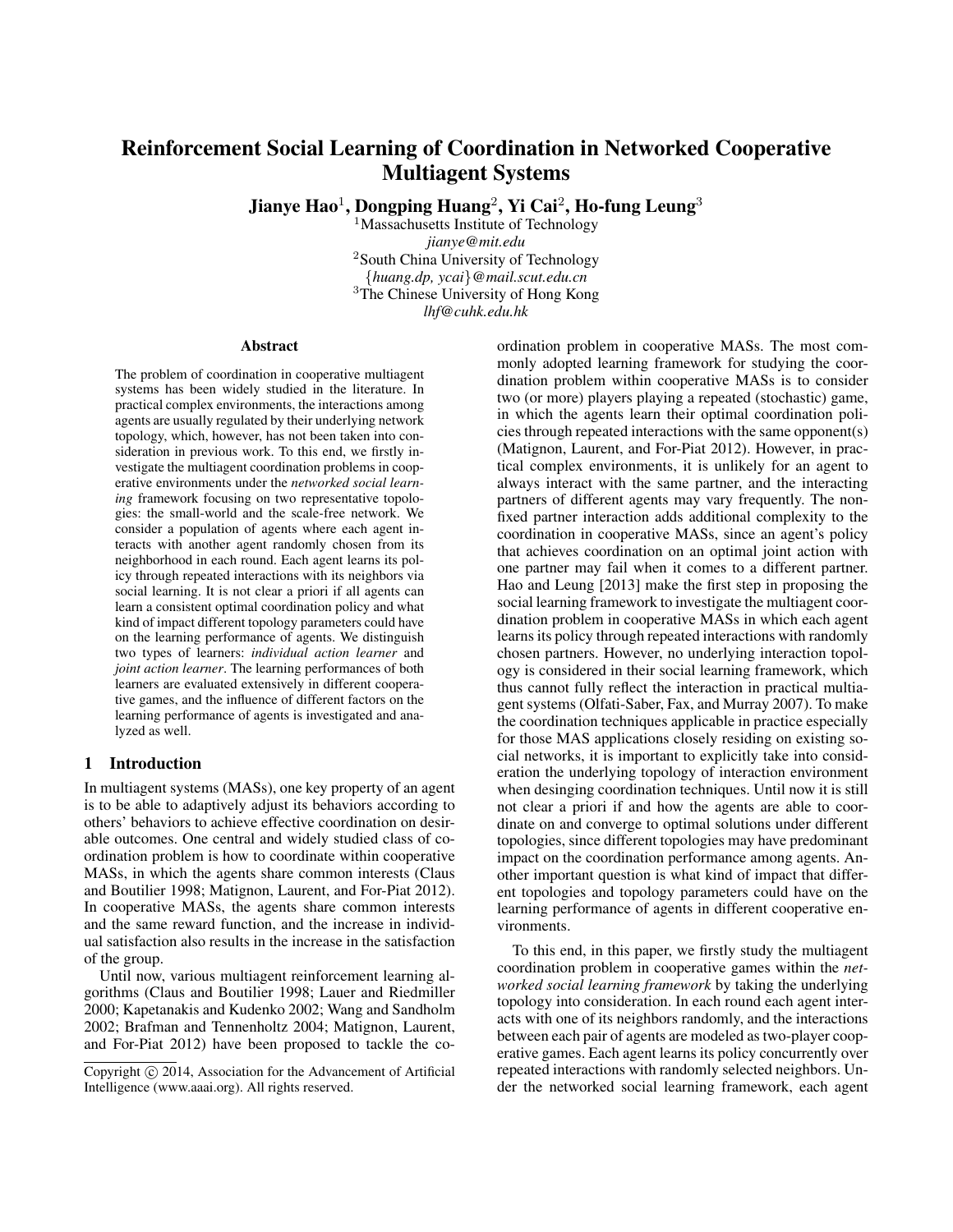usually only has the opportunity to interact with a very small proportion of agents and also different agents interact with different proportions of agents depending on their own connection degrees. Besides, each agent may also learn from the experience of its neighbors. We distinguish two different types of learning environments within the *networked social learning framework* depending on the amount of information the agents can perceive, and propose two types of learners accordingly: individual action learners (IALs) and joint action learners (JALs). IALs learn the values of each individual action directly by considering their neighbors as part of the environment, while JALs learn the values of each action indirectly based on the values of the joint actions. Both IALs and JALs employ the optimistic assumption and the FMQ heuristic to utilize the learning experience of their own and their neighbors. Two representative social networks models are considered: the small-world and scale-free network. We extensively evaluate the learning performances of both types of learners in different types of cooperative games within the networked social learning framework for both topologies. The experimental results and analysis also shed light on the impact of different factors (i.e., the underlying topology, different parameters, and IAL/JAL) on the learning dynamics of agents in different cooperative games.

The remainder of the paper is organized as follows. In Section 2, we give an overview of previous work of coordination in cooperative MASs. In Section 3, the networked social learning framework and both IALs and JALs are described. In Section 4, we present the evaluation results of both types of learners in different cooperative games and investigate the influence of different factors. Lastly conclusion and future work are given in Section 5.

# 2 Related Work

Until now significant research efforts have been devoted to solve the coordination problem in cooperative MASs in the multiagent learning literature. Usually the cooperative multiagent environment is modeled as two-player cooperative repeated (or stochastic) games. Claus and Boutilier (1998) firstly distinguished two different types of learners (without optimistic exploration) based on Q-learning algorithm: independent learner and joint-action learner, and investigate their performance in the context of two-agent repeated cooperative games. Empirical results show that both learners can successfully coordinate on the optimal joint actions in simple  $2\times 2$  cooperative games. However, both of them fail to coordinate on optimal joint actions when the game structure becomes more complex i.e., the climbing game and the penalty game. Following that, a number of improved learning algorithms have been proposed. Lauer and Riedmiller [2000] proposed the distributed Q-learning algorithm based on the optimistic assumption where each action's Q-value is updated in such a way that only the maximum payoff received by performing this action is considered. Besides, an additional coordination mechanism is required for agents to avoid mis-coordination on suboptimal joint actions. The authors proved that it is guaranteed to coordinate on optimal joint actions if the cooperative game is deterministic. However, it fails when dealing with stochastic environments.

Later a number of approaches (Kapetanakis and Kudenko 2002; Matignon, Laurent, and For-Piat 2008; Panait, Sullivan, and Luke 2006) have been proposed to handle the stochasticity of the games. One representative work under this direction was that of Kapetanakis and Kudenko (2002), who propose the FMQ heuristic to alter the Q-value estimation function to handle the stochasticity of the games. Under the FMQ heuristic, the original Q-value for each individual action is modified by incorporating the additional information of how frequent the action receives its corresponding maximum payoff. Experimental results show that FMQ agents can successfully coordinate on an optimal joint action in partially stochastic climbing games, but fail in fully stochastic climbing games. Matignon et al. (2012) review all existing independent multiagent reinforcement learning algorithms in cooperative MASs, and evaluate and discuss their strength and weakness. Their evaluation results show that all of them fail to achieve coordination for fully stochastic games and only recursive FMQ can achieve coordination for 58% of the runs.

All the above previous works only focus on the case of coordinating towards optimal joint actions in cooperative games under the *(two) fixed-agent repeated learning framework*. Most recently Hao and Leung (2013) have firstly proposed and investigated the problem of coordinating towards optimal joint actions in cooperative games within the *social learning framework*. However, in their framework, the agents' interactions are purely random, without considering any underlying interaction topology, which thus fail to accuratley reflect the interaction scenarios in practical MASs (Olfati-Saber, Fax, and Murray 2007). It is not clear a priori how the agents are able to converge to optimal solutions and how the learning performance would be affected in different cooperative games when different underlying topologies of the interaction environment are considered.

## 3 Networked Social Learning Framework

Under the networked social learning framework, there are a population of  $N$  agents in which each agent's neighborhood is determined by the underlying network topology. Each agent learns its policy through repeated pairwise interactions with its neighbors in the population. The interaction between each pair of agents is modeled as a two-player cooperative game. Each agent i knows its own action set  $A_i$ , but have no access to their payoffs under each outcome beforehand. During each round, each agent interacts with another agent randomly chosen from its neighbors, and one agent is randomly assigned as the row player and the other agent as the column player. The agents are assumed to know their roles, i.e., either as row player or column player, during each interaction. Without loss of generality, we assume that both the row and column agents share the same set of actions in the cooperative game being played. At the end of each round, each agent updates its policy based on the learning experience it receives from the current round. The overall interaction protocol under the networked social learning framework is presented in Algorithm 1.

As previously mentioned, studies show that most of the real-world networks are not either regular (e.g., lattice net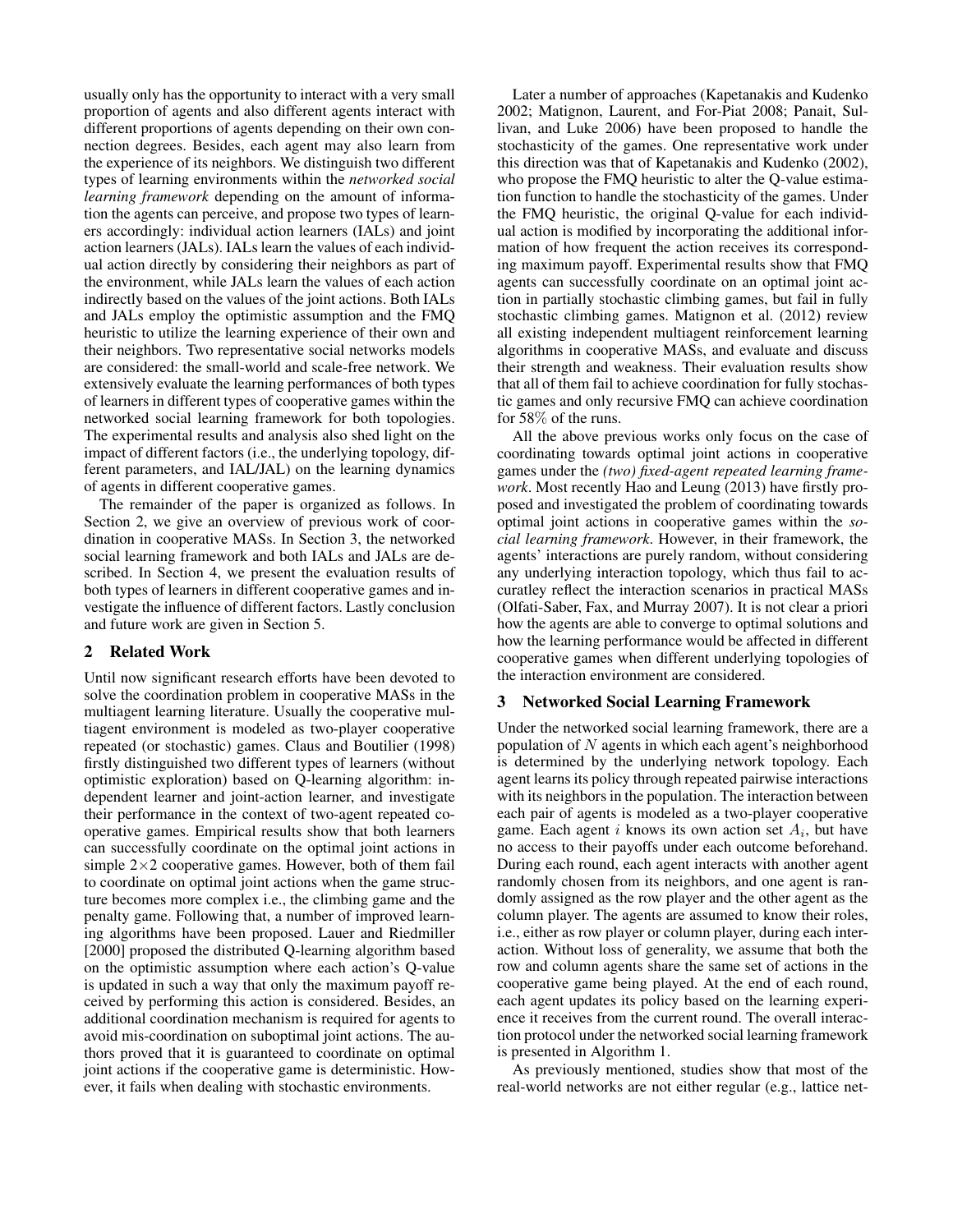work) or purely random (Wang and Chen 2003), which lead us to think that regular or random topologies are oversimplified and thus are not the most ideal candidates for modeling practical interactions in MASs. Therefore, in this work, we focus on two realistic network topologies: small-world networks (SWN) and scale-free networks (SFN), which have been shown to reflect a large number of real-world networks (Albert and Barabási 2002). Besides, compared with the traditional fixed-agent repeated interaction framework, under the networked social learning framework, the agents may also be able to learn from their neighbors. Therefore, in Section 3.2, we distinguish two different learning settings in terms of the amount of information each agent can perceive. Following that, we propose two classes of learners, *individual action learners* (IALs) and *joint action learners* (JALs) in Section 3.3, which are applicable for the two learning settings we distinguish respectively.

Algorithm 1 Overall interaction protocol of the networked social learning framework

- 1: for a number of rounds do
- 2: **for** each agent in the population **do**<br>3: One neighbor is randomly chose
- One neighbor is randomly chosen as its interacting partner, and one of them is assigned as the row player and the other one as the column player.
- 4: Both agents play a two-player cooperative game by choosing their actions from their own action set independently and simultaneously.
- 5: end for
- 6: for each agent in the population do
- 7: Update its policy based on its experience in the current round
- 8: end for
- 9: end for

#### 3.1 Interaction Networks

The interaction networks determine the possible interactions among different agents and also the amount of information each agent can perceive in the system. Different interaction topologies may have significant influence on the collective learning performance of agents in a cooperative multiagent system. We consider the following two complex network models: small-world network and scale-free network, which are able to accurately capture the major properties of a large variety of real-world networks (Albert and Barabási 2002).

Small-world Networks It reflects the "what a small world" phenomenon reflected in many practical networks including collaboration networks (e.g., the co-authorship of research papers) and the social influence networks (Albert and Barabási 2002). This kind of networks are featured by high clustering coefficients and short average path lengths. Another characteristic of a small-world network is that its connectivity (degree) distribution peaks at an average value and decays exponentially on both sides, i.e., most of the nodes have the same number of connections. A small-world network can usually be represented as  $SW_N^{k,\rho}$ , where N is the size of the network, k is its average connectivity degree and  $\rho$  is the re-wiring probability indicating the degree of the network randomness.

Scale-free Networks Different from small-world networks, the connectivity distribution of a scale-free network follows the power law distribution, i.e., most of the nodes have very few connections while only a few nodes have very large connections. This kind of "scale-free" feature has been observed in many real-world networks such as the connection network of web pages (Barabási, Albert, and Jeong 2000) and citation network of research papers (Redner 1998). For each node, the probability of being connected to k adjacent nodes is proportional to  $k^{-\gamma}$ , and we denote a scale-free network as  $SF_N^{\gamma}$ , where N is the network size.

### 3.2 Observation Mechanism

Under the networked social learning framework, each agent interacts with one of its neighbors randomly chosen during each round. We define each pair of interacting agents as being in the same group. Within a social learning environment, since every agent interacts with its own interaction partner simultaneously, different agents may be exposed to interaction experience of agents from other groups through communications or observations (Villatoro, Sabater-Mir, and Sen 2011; Hao and Leung 2013). Allowing agents to observe the information of other agents outside their direct interactions may result in a faster learning rate and facilitate coordination on optimal solutions. In the *networked social learning framework*, it is thus reasonable to assume that each agent can have access to its neighbors' learning experience. Notice that the amount of learning experience available to each agent varies and depends on its neighborhood size.

We identify two different learning settings depending on the amount of information that each agent can perceive. In the first setting, apart from its own action and payoff, each agent can also observe the actions and payoffs of all neighbors with the same role as itself. Formally, the information that each agent  $i$  can perceive at the end of each round t can be represented as the set  $S_i^t$  =  $\{\langle s_i^t, a_i^t, r^t \rangle, \langle s_{b,1}^t, b_1^t, r_1^t \rangle, \dots, \langle \hat{s}_{b,N(i)}^t, b_{N(i)}^t, r_{N(i)}^t \rangle\}.$  Here  $\langle s_i^t, a_i^t, r^t \rangle$  are agent *i*'s current state, its action and payoff, and the rest are the corresponding current states, actions and payoffs of all its neighbors. This setting is parallel to the individual action learning setting under the fixed agent repeated interaction framework (Claus and Boutilier 1998) and the social learning framework without any underlying topology (Hao and Leung 2013), and can be considered as a natural extension to the networked social learning environment based on the observation mechanism.

The second setting is a natural extension of the joint action learning setting in both the fixed agent repeated interaction framework (Claus and Boutilier 1998) and the social learning framework without any underlying topology (Hao and Leung 2013) to the networked social learning framework. Apart from the same information available in the first setting, each agent is also assumed to able to perceive the action of its interaction partner and those agents with opposite role from its neighbors' groups. Formally, the experience for each agent  $i$  at the end of each round  $t$  can be denoted as the set  $P_i^t = \{\langle s_i^t, (a_i^t, a_j^t), r^t \rangle, \langle s_{b,1}^t, (b_1^t, c_1^t), r_1^t \rangle, \dots,$ 

 $\langle s_{b,N(i)}^t, (b_{N(i)}^t, c_{N(i)}^t), r_{N(i)}^t \rangle$ }. Here  $\langle s_i^t, (a_i^t, a_j^t), r^t \rangle$  con-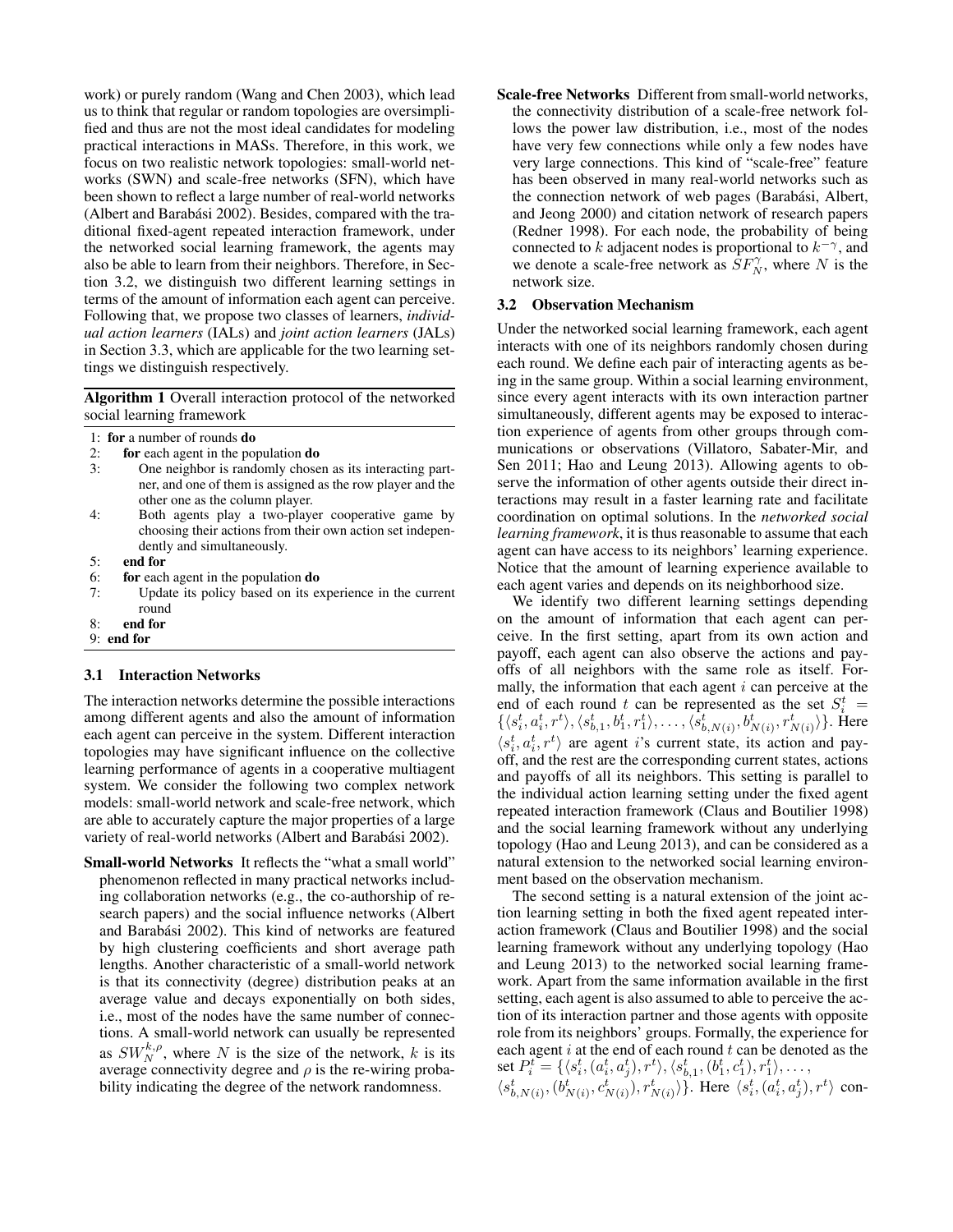sists of the current state  $s_i^t$  of agent i, the joint action of agent  $i$  and its partner  $j$ , and agent  $i$ 's payoff. The rest consists of the current state, the joint actions and payoffs of all its neighbors' groups respectively.

# 3.3 Learning Strategy

In general, to achieve coordination on optimal joint actions, an agent's behaviors as the row or column player may be the same or different, depending on the characteristics of the game and its opponent' behavior. Accordingly we propose that each agent should employ a pair of strategies, one used when the agent is the row player and the other used when it is the column player, to play with any other agent in its neighborhood. The strategies we develop here are natural extensions of the Q-learning techniques (Watkins and Dayan 1992) to the networked social learning framework. There are two distinct ways of applying Q-learning techniques to the networked social learning framework depending on the learning setting that the agents are situated in as we described in Section 3.2.

Individual Action Learner In the first setting, each agent only perceives the actions and payoffs of itself and its neighbors. Thus it is reasonable for each agent to simply consider its interaction partner as part of the environment. Each agent has two possible states corresponding to its roles as the row player or column player, and each agent knows its current role during each interaction. Naturally each agent holds a Q-value  $Q(s, a)$  for each action a under each state  $s \in \{Row, Column\}$ , which keeps record of action a's past performance and serves as the basis for making decisions. At the end of each round t, each agent i picks action  $a^*$  (randomly choosing one action in case of a tie) with the highest payoff among all its neighbors with the same role as itself from  $S_i^t$ , and updates this action's Q-value under its current state  $s_i^t$  using Equation 1,

$$
Q_i^{t+1}(s_i^t, a^*) = Q_i^t(s_i^t, a^*) + \alpha_i^t(s_i^t) \times [r_{max}^t(s_i^t, a^*)
$$
  
 
$$
\times f_i^t(a^*) - Q_i^t(s_i^t, a^*)]
$$
 (1)

where

- $r^{t}_{max}(s^{t}_{i}, a^{*}) = \max\{r \mid \langle s^{\prime}, a^{*}, r \rangle \in S^{t}_{i}, s^{\prime} = s^{t}_{i}\},$ which is the highest payoff received by choosing action  $a^*$  under the same role of  $s_i^t$  based on the set  $S_i^t$ ,
- $f_i^t(a^*$ )  $=$   $\frac{|\{(s',a^*,r)|(s',a^*,r)\in S_i^t,s'=s_i^t,r=r_{max}^t(s_i^t,a^*)\}|}{\frac{|\{f(s',a^*,r)|(s',a^*,r)\in S_i^t,s'=s_i^t,r'=s_i^t|}{\{s',a^*,r\}}\|}}$  $\frac{S_{n}(s,a^*,r) \in S_{i}, s = s_{i}, r = r_{max}(s_{i},a^{*}) \cdot |}{|\{ \langle s^{\prime}, a^{*}, r \rangle | \langle s^{\prime}, a^{*}, r \rangle \in S_{i}^{t}, s^{\prime} = s_{i}^{t} \}|},$ which is the empirical frequency of receiving the reward of  $r_{max}^t(s_i^t, a^*)$  by choosing action  $a^*$  based on the current round experience,
- $\alpha_i^t(s_i^t)$  is agent *i*'s current learning rate in state  $s_i^t$ .

The above Q-value update rule intuitively incorporates both the optimistic assumption and the FMQ heuristic (Kapetanakis and Kudenko 2002). On one hand, this update rule is optimistic since we only update the Q-value of the action that receives the highest payoff based on the current round's experience, and also its Q-value is updated based on the highest payoff only. On the other hand, similar to the FMQ heuristic, the update rule also takes into account the information of how frequent the corresponding highest payoff can be received.

Each agent chooses its action based on the set of Q-values corresponding to its roles during each interaction according to the  $\epsilon$ -greedy mechanism. Specifically with probability 1 −  $\epsilon$  each agent chooses its action with the highest Qvalue to exploit the action with best performance currently (tie is broken randomly), and with probability  $\epsilon$  makes random choices for the purpose of exploring new actions with potentially better performance.

Joint Action Learner In the joint action learning setting, each agent has more information at its disposal since it can have access to the joint actions of its own group and its neighbors' groups. Consequently, each agent can learn the Q-values for each joint action in contrast to learning Q-values for individual actions only in the individual action learning setting. Specifically, at the end of each round  $t$ , each agent  $i$  updates its Q-values under its current state s, each gent v applies to  $\leq$  values under the cancel state of  $s_i^t$  for each joint action  $\overrightarrow{\alpha}$  which satisfies the constraint of  $\langle s_i^t, \overrightarrow{a}, r(\overrightarrow{a}) \rangle \in P_i^t$  as follows,

$$
Q_i^{t+1}(s_i^t, \overrightarrow{a}) = Q_i^t(s_i^t, \overrightarrow{a}) + \alpha_i^t(s_i^t) \times [r(\overrightarrow{a}) - Q_i^t(s_i^t, \overrightarrow{a})]
$$
 (2)

where  $r(\vec{\alpha})$  is the payoff of agent i (or a neighbor if the information is obtained through obversation mechanism) under state s under the joint action  $\overrightarrow{a}$  and  $\alpha_i^t(s_i^t)$  is its current learning rate under state  $s_i^t$ .

After enough explorations, it is expected that the above Q-values can reflect the expected performance of each joint action, but each agent still needs to determine the relative performance of each individual action to make informed decisions. At the end of each round  $t$ , for each action  $a$ , define  $r_a^{max}(s_i^t) = max\{Q_i^{t+1}(s, (a, b)) \mid b \in A_i\}$ , and denote the corresponding opponent's action as  $b^{max}(a)$ . The value of  $r_a^{max}(s)$  reflects the maximum possible expected payoff that agent  $i$  can obtain by performing action  $a$  under the current state  $s_i^t$ . However, agent *i*'s actual expected payoff of performing action  $a$  generally depends on the action choices of its interacting partners. To take this factor into consideration, each agent  $i$  also maintains the belief of the frequency of its interacting partners performing action  $$ when it chooses action a, which is denoted as  $f_i(s_i^t, \langle a, b \rangle)$ . The value of  $f_i(s_i^t, \langle a, b \rangle)$  is estimated based on agent i's current round experience  $P_i^t$  as follows,

$$
f_i(s_i^t, \langle a, b \rangle) = \frac{|\{\langle s', (a, b), r \rangle \mid \langle s', (a, b), r \rangle \in P_i^t, s' = s_i^t\}|}{|\{\langle s', (a, y), r \rangle \mid \langle s', (a, y), r \rangle \in P_i^t, y \in A_i, s' = s_i^t\}|}\n\tag{3}
$$

Finally, each agent  $i$  assesses the relative performance  $EV(s, a)$  of an action a under the current state  $s_i^t$  as follows,

$$
EV(s_i^t, a) = r_a^{max}(s_i^t) \times f_i(s_i^t, \langle a, b^{max}(a) \rangle)
$$
 (4)

Overall JALs evaluate the relative performance of each action based on both the optimistic assumption and the information of the frequency that the maximum payoff can be received by performing this action. Based on the EV-values of each individual action, each agent chooses its action in a similar way as it would use Q-values for IALs following the  $\epsilon$ -greedy mechanism.

#### 4 Experimental Results

In this section, we present the evaluation results of IALs and JALs in different types of cooperative games and also inves-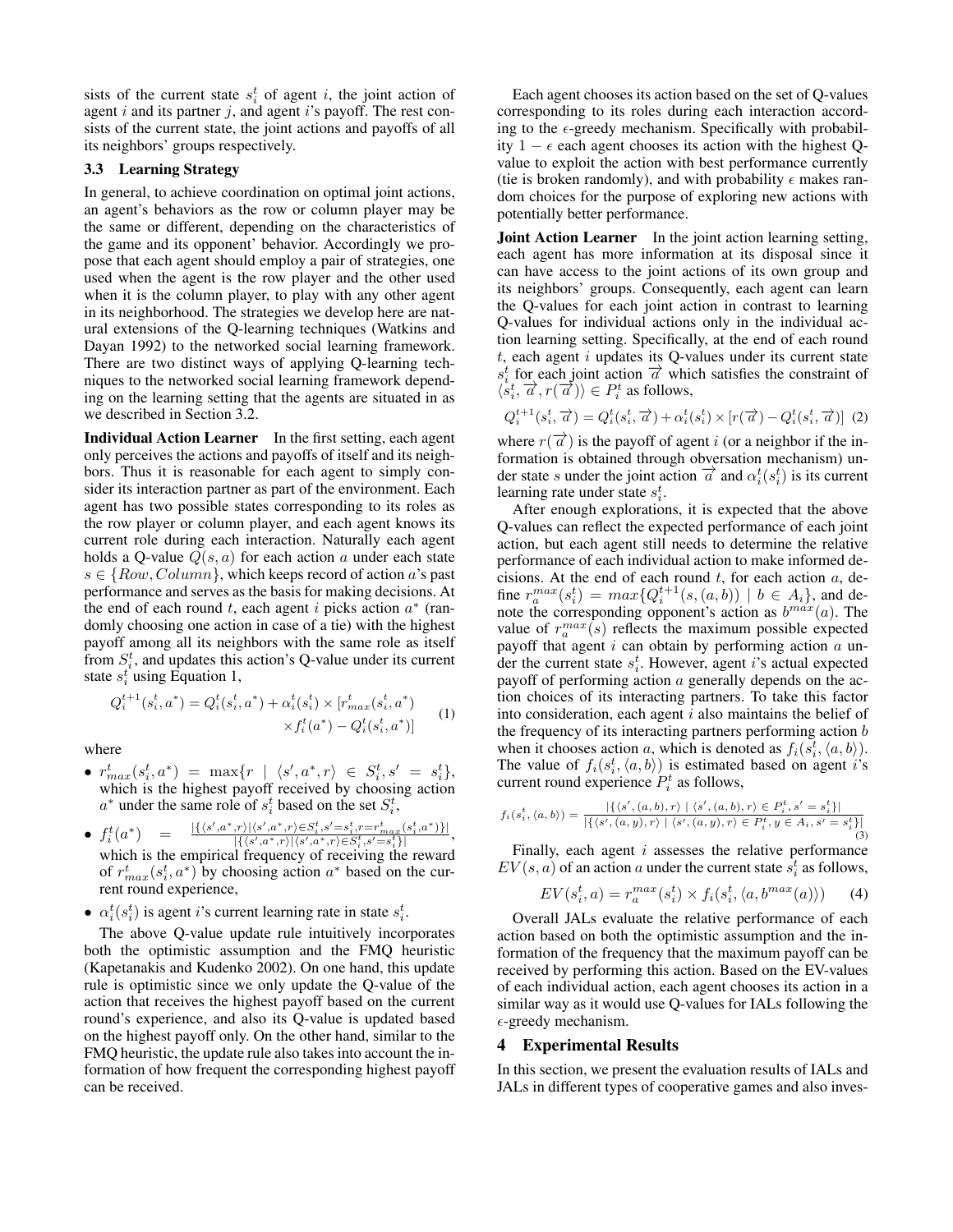| l's payoff<br>$2$ 's payoff |        | Agent 2  |       |                |  | $\iota$ 's payoff |            | Agent 2 |          |    |  | l's payoff |    | Agent 2 |          |   |          | 1's payoff |        | Agent 2     |                    |             |
|-----------------------------|--------|----------|-------|----------------|--|-------------------|------------|---------|----------|----|--|------------|----|---------|----------|---|----------|------------|--------|-------------|--------------------|-------------|
|                             |        | a        | h     | c              |  |                   | 2's payoff |         | h        | c  |  | 2's payoff |    | a       | <b>b</b> | c |          | 2's payoff |        | a           | <b>b</b>           | $\mathbf c$ |
| Agent                       | a      | -11      | $-30$ | $\overline{0}$ |  | Agent             | a          | 10      | $\theta$ | A  |  | Agent      | a  | -11     | $-30$    | C |          | Agent      | a      |             | $10/12$ 5/-65 8/-8 |             |
|                             | -le-   | $-30$    |       | $\circ$        |  |                   |            |         |          |    |  |            |    | $-30$   | 14/0     |   |          |            |        | $5/-6514/0$ |                    | 12/0        |
|                             | $\sim$ | $\Omega$ |       |                |  |                   | $\sim$     |         |          | 10 |  |            | c. |         |          |   |          |            | $\sim$ | $5/-5$      | $,   5/ - 5  $     | 10/0        |
| $(a)$ CG                    |        |          |       |                |  | $(b)$ PG          |            |         |          |    |  | $(c)$ PSCG |    |         |          |   | (d) FSCG |            |        |             |                    |             |

*Fig. 1:* Different Types of Cooperative Games ((c)  $(b, b)$  yields the payoff of 14 or 0 with equal probability (d) Each outcome yields two different payoffs with equal probability)

tigate the influences of different parameters under the networked social learning framework. Unless otherwise mentioned, for the small-word network  $SW_N^{k,\rho}$ , the default setting is  $N = 200, k = 6, \rho = 0.2$ , and for the scale-free network  $SF_N^{\gamma}$ , the default setting is  $N = 200, \gamma = 3$ . For all agents, the initial learning rate  $\alpha$  is 0.9 and the exploration rate  $\epsilon$  is initially set to 0.4. Both values are exponentially decreased until 0. The initial Q-values are randomly generated between -10 and 10. All results are averaged over 200 times.

## 4.1 Performance Evaluation

Deterministic Games We first consider two representative and particularly difficult deterministic coordination problems: the climbing game (CG) (Fig. 1a) and the penalty game (PG) with  $k = -50$  (Fig. 1b). The climbing game has one optimal joint action  $(a, a)$  and two joint actions  $(a, b)$  and  $(b, a)$  with high penalties. The high penalty induced by  $(a, b)$  or  $(b, a)$  can make the agents find action a very unattractive, which thus may result in convergence to the suboptimal outcome  $(b, b)$ . Fig. 2a and 2b show the average payoffs of IALs and JALs as functions of the number of rounds under both small-world and scale-free networks for the climbing game and penalty game respectively. We can see that both IALs and JALs can receive the highest average payoff of 11 (successfully coordinating on the optimal joint action  $(a, a)$ ) under both networks. Besides, JALs learn faster towards optimal outcomes than IALs in both networks since JALs have more information at their disposal.

Stochastic Games Next we consider two stochastic variants of the climbing game - the partially stochastic climbing game (PSCG) (Fig. 1c) and fully stochastic climbing game (FSCG) (Fig. 1d). Both games are in essence equivalent to the original climbing game, since the expected payoff of each agent under each outcome remains unchanged. However, it is much more difficult for the agents to converge to the optimal outcome due to the stochastic feature introduced. For example, in Fig. 1c the joint action  $(b, b)$  yields the payoff of 14 with probability of 0.5, which makes it easy for the agents to misperceive  $(b, b)$  as the optimal joint action.

Fig. 2c and 2d illustrate the average payoffs of both IALs and JALs as functions of the number of rounds in both networks for the partially and fully stochastic climbing games respectively. First we can see that both IALs and JALs can achieve the highest average payoff of 11 (reach full coordination on  $(a, a)$  for both stochastic games in both networks. Another observation is that the JALs do perform significantly better than that of IALs in terms of the convergence rate. This is expected since the JALs can distinguish the Q-values of different joint actions and have the ability of quickly identifying which action pair is optimal. In contrast, for the IALs, since they cannot perceive the actions of their interacting partners, it is more difficult for them to distinguish between the noise from the stochasticity of the game and the explorations of their interacting partners. Thus it takes more time for the IALs to learn the actual Q-values of their individual actions.

Summary For both deterministic and stochastic games, one interesting observation is that both IAL and JALs usually learn faster in small-world network. We hypothesize that it is due to the fact that in our setting the average number of neighbors in the small-world network is more than that in the scale-free network. According to our observation mechanism, each round the agents in small-world network thus have more experience to learn from and thus can learn faster towards optimal outcomes. Finally, it is worth mentioning that for the same game, the learning strategy proposed in (Hao and Leung 2013) based on individual actions where the topology is not considered always fails to converge to the optimal joint action  $(a, a)$ . This confirms that the network topology has significant influence on the agents' learning performance, and our networked social learning framework actually facilitates better coordination among agents than theirs.

#### 4.2 Influences of Different Parameters

In this section, we turn to investigate the influence of different topology parameters on the learning performance of agents under the networked social learning framework. Due to space limitation, we only present the results for IALs and JALs in penalty game in the small-world network, but the general conclusions are similar for the scale-free network.

Influences of the size of the population Fig. 2e and 3a show the dynamics of IALs' and JALs' average payoffs with different population sizes in the small-world network respectively. We can easily observe the trend that the convergence rate is decreased with the increase of the total number of agents. This is reasonable since both IAL and JAL learn based on their local information only, and the larger the population size becomes, the more difficult it is for them to coordinate the actions of all agents in the population towards a consistent optimal solution.

Influences of the neighborhood size Fig. 3b and 3c show the dynamics of IALs' and JALs' average payoffs when the neighborhood size varies in the small-world network respectively. It is interesting to observe that both IALs and JALs' learning performance in terms of converging to optimal outcome is initially increased with the increase of the neighborhood size  $(2 \rightarrow 4)$ , but gradually decreased when the neighborhood size is further increased (4  $\rightarrow$  6  $\rightarrow$  8  $\rightarrow$  12  $\rightarrow$  16).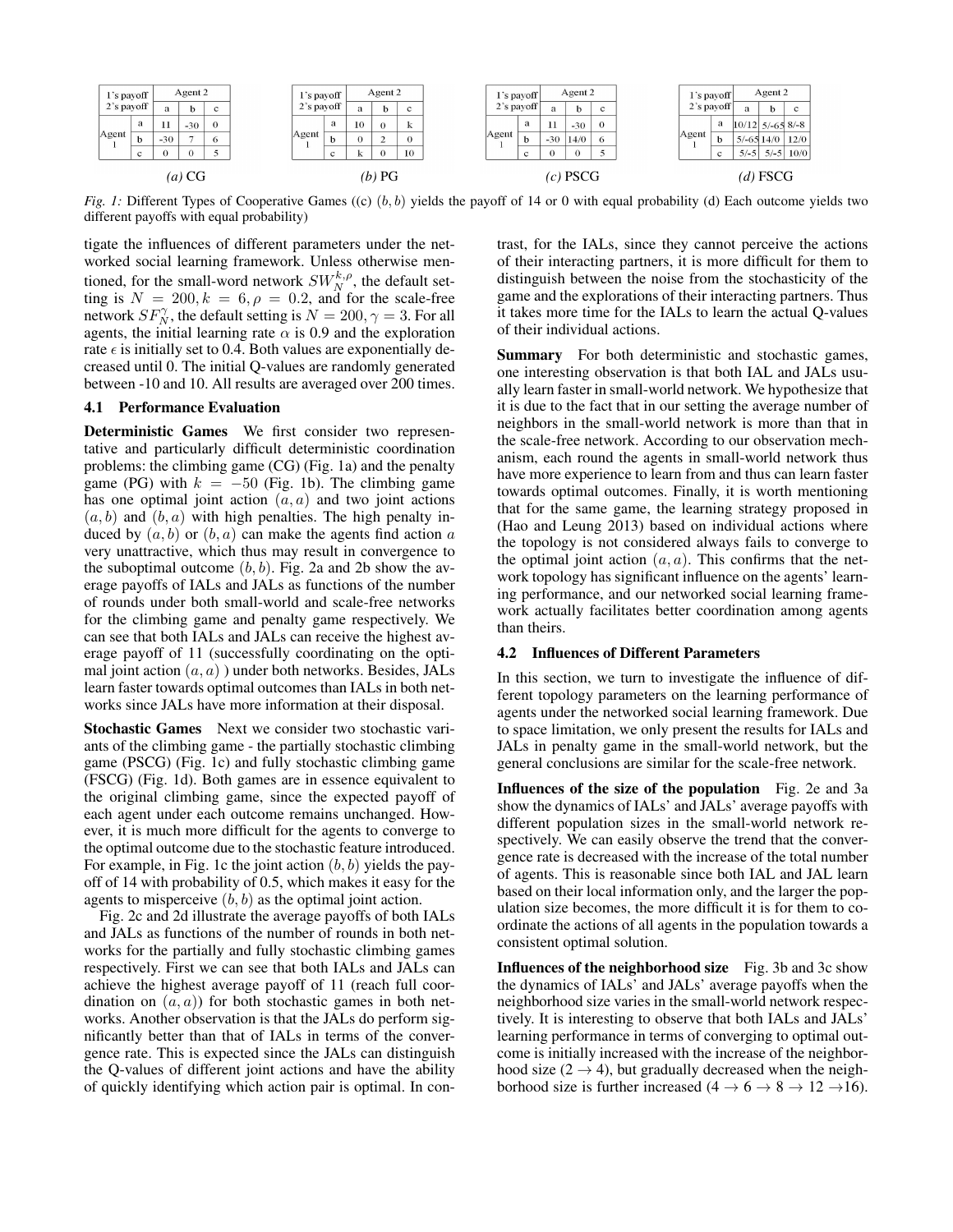

*Fig. 3:* Influence of different parameters for IALs and JALs in the small-world network

The neighborhood size can be considered as the information sharing degree among agents, and too much or less information seem to both detriment the learning performance of both learners. We hypothesize that setting the neighborhood size too small or large can either result in the agents underestimating or overestimating the relative performance of different actions respectively. One useful insight of this observation is that in practical distributed systems, agents may only require few local communication with their neighbors to achieve the globally optimal coordination, given that the interactions among agents are carefully regulated by the underlying topology of the system. Another observation is that the neighborhood size has much more influence on the learning performance of IALs than that of JALs. This is reasonable because IALs are more susceptible to the noise from the stochasticity of the game and the explorations of their interacting partners, and a small change of the neighborhood size can more significantly influence their estimations of the relative values of each action compared with JALs.

*Table 1:* General Learning Performance Evaluation

|                  | Success DCGs in | <b>SCGs</b><br>in | $DCGs$ in   | in<br><b>SCGs</b> |
|------------------|-----------------|-------------------|-------------|-------------------|
| Rate             | <b>SWN</b>      | <b>SWN</b>        | <b>SFN</b>  | <b>SFN</b>        |
| IALs             | $100\%$         | 70.67\%           | $100\%$     | 68\%(455          |
|                  | (153)           | (319)             | (235)       | round)            |
|                  | round)          | round)            | round)      |                   |
| JAL <sub>S</sub> | 100\% (41       | 93,67\%(48        | $100\%$ (43 | 95\%(49           |
|                  | round)          | round)            | round)      | round)            |

Influences of the number of actions Fig. 3d and 3e show the dynamics of IALs' and JALs' average payoffs when different number of actions varies (from 3 to 6) respectively. As we can see, the convergence rate is significantly decreased with the increase of the number of actions. Intuitively the larger the action space of the learner is, the more suboptimal (yet misleading) outcomes the games may have. Therefore it may take more time and experience for the learners to learn towards a consistent optimal action pair.

#### 4.3 Performance in General Cooperative Games

In this section, we further evaluate the performance of IALs and JALs in both networks for general deterministic and stochastic cooperative games (DCGs and SCGs). Both DCGs and SCGs are generated randomly with the payoffs ranging between -20 and 20. The success rate and convergence rate (i.e., the average number of rounds before convergence) are listed in Table 1 averaged over 100 randomly generated games, which show that both IALs and JALs can achieve full coordination on optimal solutions for all DCGs, while fail for certain percentage of SCGs. However, JALs perform much better than IALs in SCGs. Besides, the JALs' convergence rate towards optimal solutions is much higher than IALs for both DCGs and SCGs. Intuitively, the superior performance of JALs can be briefly explained as follows. In SCGs, JALs can have accurate estimation of the value of each joint action, while IALs cannot. Accordingly JALs can successfully distinguish between the environment noise (stochasticity) and the partners' explorations in SCGs, while IALs cannot. Thus it is much easier for IALs to fail in SCGs than JALs. For JALs, the small percentage of failure is due to that in some games there exist multiple outcomes very close to the optimal one, and the inaccurate estimation of the partners' behaviors may result in the miscoordination.

# 5 Conclusion

We are the first to investigate how agents can achieve efficient coordination on optimal outcomes in different cooperative environments under the *networked social learning framework* by proposing two types of learners: IALs and JALs. We also show that different network topology factors can have significant influence on the learning performance of agents. Compared with previous work, our framework could be useful in faciliating the coordination among agents in real-world networked MASs, and provide insights of how to design cooperative MASs towards efficient coordination.